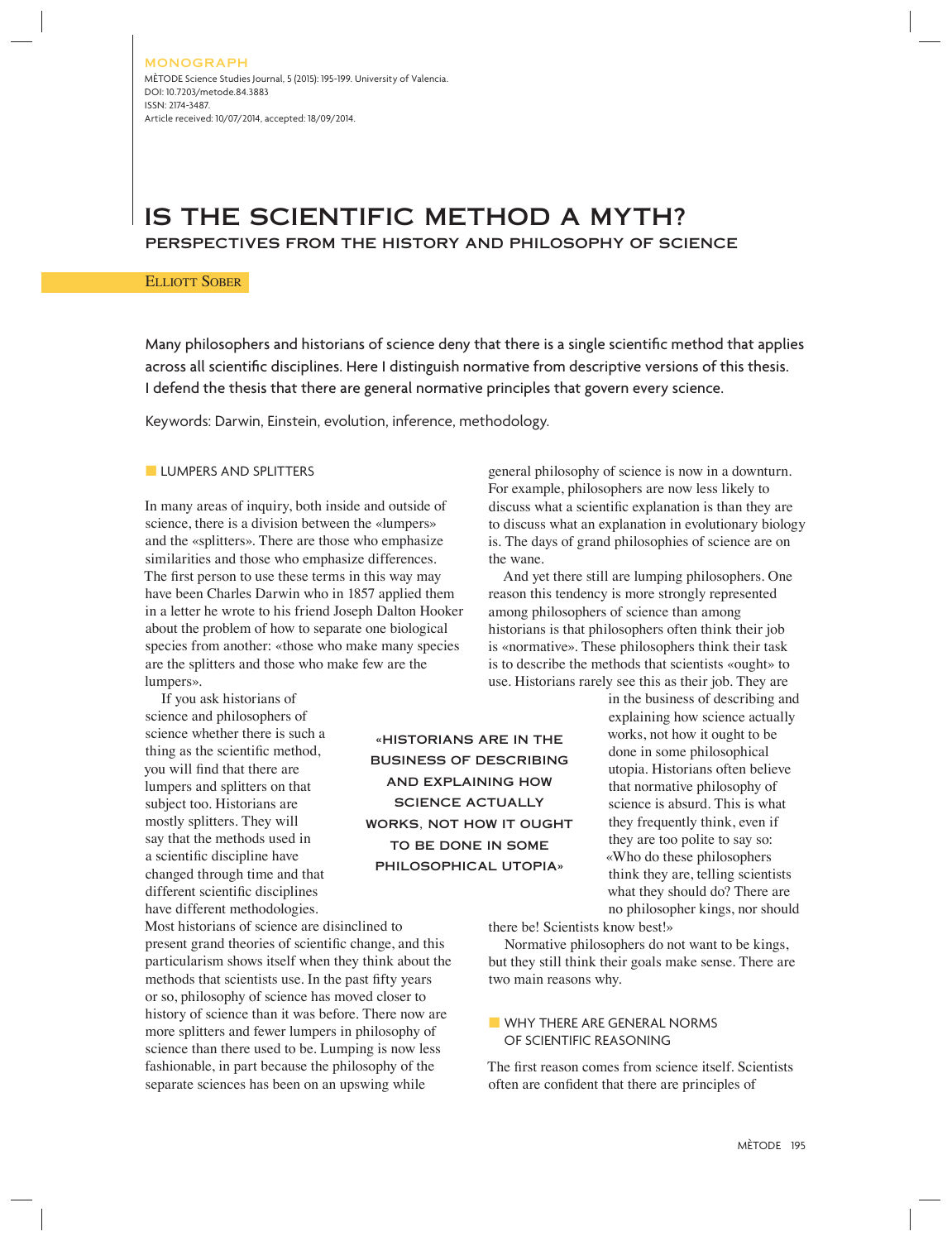145,023 6

scientific reasoning that transcend the boundaries of particular disciplines. Here are quotations from two of The Greats. In the sixth and final edition of On the Origin of Species, which appeared in 1872, Darwin says the following about his theory:

It can hardly be supposed that a false theory would explain, in so satisfactory a manner as does the theory of natural selection the several large classes of facts above specified. It has recently been objected that this is an unsafe method of arguing. But it is a method used in judging of the common events of life, and has often been used by the greatest natural philosophers. The undulatory theory of light has thus been arrived at; and the belief in the revolution of the earth on its own axis was until lately supported by hardly any direct evidence. DARWIN, 1959

And Einstein spoke for many of his fellow scientists when he said:

It can scarcely be denied that the supreme goal of all theory is to make the irreducible basic elements as simple and as few as possible without having to surrender the adequate representation of a single datum of experience.

EINSTEIN, 1933

Of course, the fact that Darwin and Einstein both claim that there are methodological principles that apply in multiple areas of science doesn't ensure that what they say is true! Einstein is famous for warning in that same 1933 lecture that «if you want to find out anything from the theoretical physicists about the methods they use, I advise you to stick closely to one principle: do not listen to their words, fix your attention on their deeds». This is a good point. But if you think that scientists are the sole authorities on how scientific reasoning should proceed, the testimony of scientists themselves should make you pause. If Darwin and Einstein are right, there are methods of reasoning that span different scientific subject matters. Scientists rarely are trained and rarely are interested in questions with this kind of generality. Geneticists study genes and astronomers study galaxies; neither specializes in the study of patterns of reasoning. The study of patterns of reasoning is something that philosophers aim to understand.

The second reason for thinking that the project of constructing normative philosophical theories about the scientific method makes sense comes from within philosophy itself. In the twentieth century, logic became more and more of a mathematical discipline, but before then it was solidly anchored in philosophy. A central subject of logic was and still is the study of arguments that are deductively valid. Validity is



The first person to use the terms «lumper» and «splitter» in this way may have been Charles Darwin (on the left) who in 1857 applied them in a letter he wrote to his friend Joseph Dalton Hooker (on the right) about the problem of how to separate one biological species from another: «those who make many species are the splitters and those who make few are the lumpers».

a technical term. The following two arguments each have two premises and a single conclusion. Both are deductively valid, meaning that if the premises are true, then the conclusion must be true:

Socrates is a human being. All human beings are mortal. Socrates is mortal. The Parthenon is made of stone. All things that are made of stone are hard.

The Parthenon is hard.

Not only are both arguments deductively valid; they are valid for the same reason. The arguments have the same «logical form». That is, each can be obtained from the following skeleton by substituting words for letters: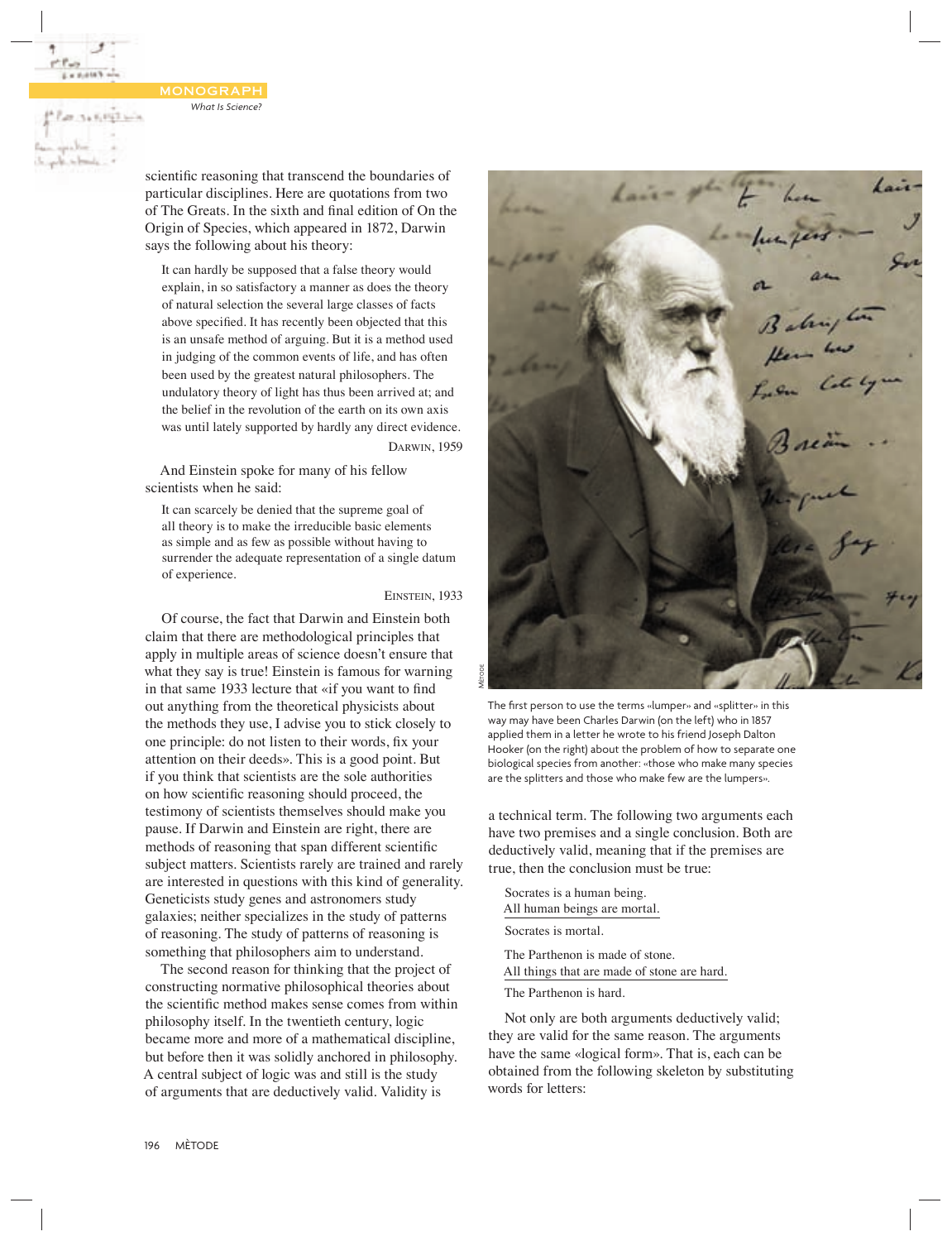*What Is Science?* MONOGRAPH  $-0.0183$ 



Individual i is an X. All Xs are Ys. Individual i is a Y.

Deductive validity has nothing to do with the subject matters of arguments. What makes an argument valid is its form, not what it is about.

Scientific arguments are often not deductively valid. They often begin with observations and end with conclusions that are very general and describe parts of the world that we cannot observe. The fact that these arguments are not deductively valid is not a criticism of them; these arguments aim to defend conclusions that go beyond the observations that are their premises. Many scientists, philosophers, and statisticians have thought that the rules for determining whether a nondeductive argument is strong or weak are provided by the mathematical theory of probability. The precedent

of deductive logic has had a strong influence. Just

«IN THE PAST FIFTY YEARS OR SO, PHILOSOPHY OF SCIENCE HAS MOVED CLOSER TO HISTORY OF SCIENCE THAN IT WAS BEFORE»

as deductive logic generalizes across arguments that concern wildly different subject matters, nondeductive logic does the same. Statisticians have developed theories of reasoning that apply to weather systems, economies, and genetics. The tools they have constructed are general; they are not limited in their application to a single subject matter. Normative philosophy of science is in the same line of work.

### ■ COMMON ANCESTRY, PLAGIARISM AND THE LAW OF LIKELIHOOD

Let me give an example. One of the central concepts in Darwin's theory of evolution is common ancestry. Darwin thought that all living things now on earth trace back to one or a few «original progenitors». The other central idea in the theory is that natural selection is the main but not the exclusive cause of the diversity we see in living things. It is unfortunate that Darwin's theory is now widely thought of as the theory of evolution by natural selection, with no mention made of the common ancestry idea. Rather than calling it «the theory of evolution by natural selection», it is better to call it «the theory of common ancestry plus natural selection» (Sober, 2012). Because his theory has two parts, you might think that when Darwin discusses in *The Origin of Species* which characteristics provide the strongest evidence for common ancestry, that he'll cite the characteristics that evolved because of natural

> selection. This is the opposite of what he actually says:

> > [...] adaptive characters, although of the utmost importance to the welfare of the being, are almost valueless to the systematist. For animals belonging to two most distinct lines of descent, may readily become adapted to similar conditions, and thus assume a close external

resemblance; but such resemblances will not reveal – will rather tend to conceal their blood-relationship to their proper lines of descent.

DARWIN, 1859

The best evidence for common ancestry comes from characteristics that did not evolve by natural selection. We observe that dolphins and sharks are both shaped like torpedoes; Darwin is saying that this similarity is not strong evidence that dolphins and sharks have a common ancestor. The reason is that the torpedo shape is useful to these organisms – it helps them to swim fast. The similarities that provide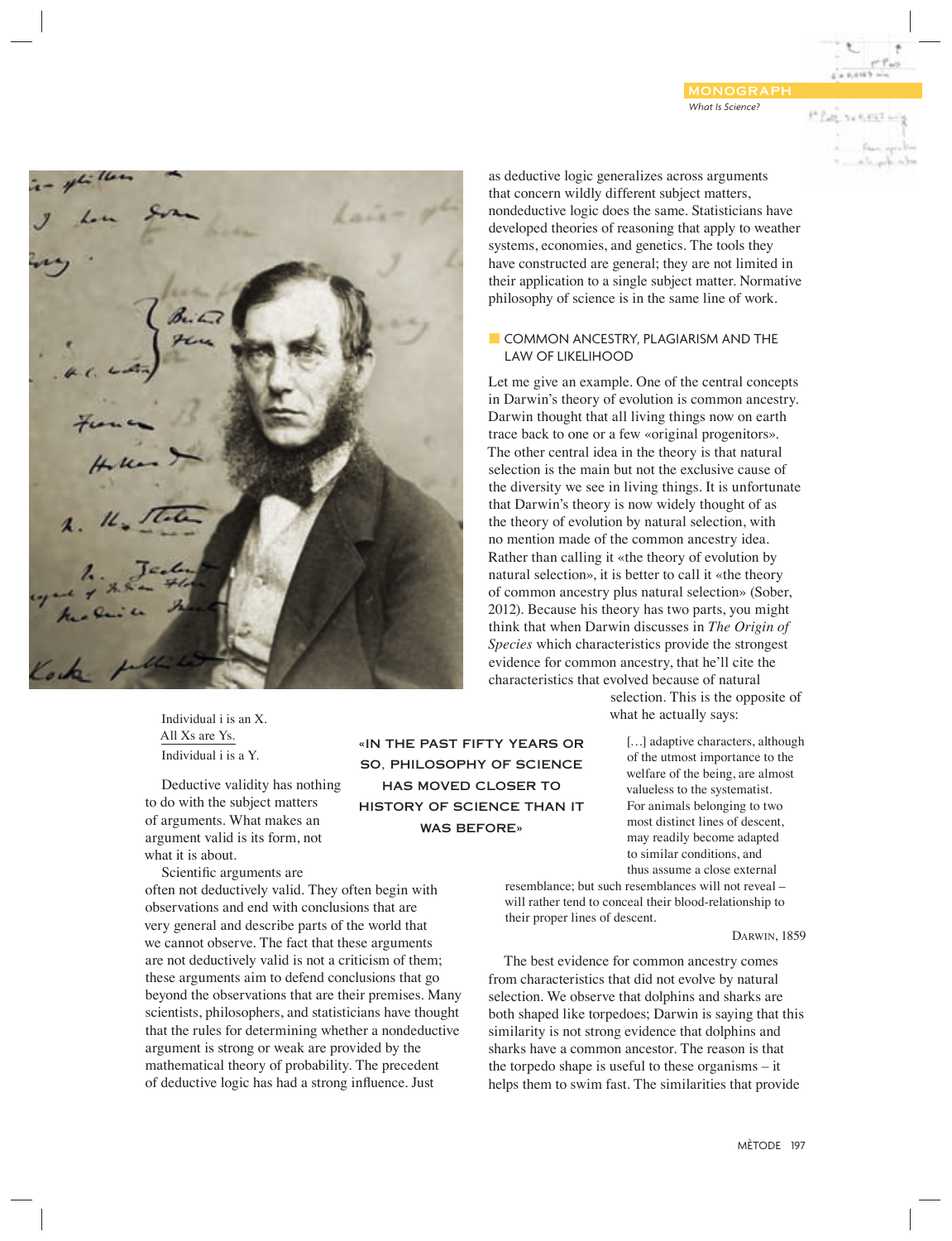**Parents KIND with** 

strong evidence for common ancestry involve traits that are not adaptive for one or both of the organisms considered. This is why the tailbones that monkeys and humans have are strong evidence for common ancestry.

So far it may seem that Darwin's idea is specific to the subject matter of evolutionary biology. In fact, it is not. Precisely the same form of reasoning comes up in entirely different subject matters. The philosopher of science Wesley Salmon, in his 1984 book *Scientific Explanation and the Causal Structure of the World*, describes the following example. The students in a university philosophy class are told by their professor to write an essay on an assigned

topic. When the students hand in their essays, the professor sees that two of them are virtually identical. The professor realizes that the similarity of the two papers might be an improbable coincidence; perhaps the students worked separately and independently and just happened to hit on nearly the same sequence of words. But it is far more plausible to suspect that the students plagiarized; maybe they worked together, perhaps going to the Internet together to find an essay that they would each copy. Let us

now reflect on the different sorts of similarities that the two students' essays might exhibit. Both of the essays use nouns, but that is not strong evidence for plagiarism. Rather, it is the fact the students misspell the same words in the same ways that provides strong evidence for plagiarism. Darwin's distinction between similarities that are useful and similarities that are not applies here. The misspellings are useless to the students, though they are useful to the professor who is thinking about whether the two essays trace back to a common Internet ancestor.

In his 1965 book *The Logic of Statistical Inference*, the philosopher Ian Hacking formulated a principle that applies to both Darwin's remark about common ancestry and to Salmon's example about student plagiarism. Hacking called this principle «The Law of Likelihood»: Observation O favors hypothesis  $H_1$  over hypothesis  $H_2$  precisely when  $Pr(O | H_1)$  >  $Pr(O | H_2)$ . The expression «>» means «greater than» and « $Pr(O | H_1)$ » represents the probability that  $H_1$  confers on O. If  $H_1$  says that the observation O was to be expected and  $H_2$  says that

«SCIENTIFIC ARGUMENTS ARE OFTEN NOT DEDUCTIVELY VALID. THEY OFTEN BEGIN WITH OBSERVATIONS AND END WITH CONCLUSIONS THAT ARE VERY GENERAL AND DESCRIBE PARTS OF THE WORLD THAT WE CAN'T OBSERVE»

O was very surprising, the law says that we should conclude that O favors  $H_1$  over  $H_2$ .

Before we apply the law to the examples from Darwin and Salmon, I want to describe what it says about a much simpler example. You are looking at a large urn that is filled with balls; each ball is green or red. You have no idea what percentage of the balls in the urn are green but you want to consider two hypotheses:  $(H_1)$  80% of the balls in the urn are green.  $(H_2)$  30% of the balls in the urn are green. You draw one hundred balls from the urn and see that 85 of them are green. What does this observation tell you about the two hypotheses? Notice that your observation doesn't prove that  $H<sub>1</sub>$  is true and that

> $H<sub>2</sub>$  is false. You cannot deduce that one of them is true and that the other false from what you have observed. Given your one hundred observations, each of the hypotheses might be true; neither is ruled out. However, there is a difference between them. The first hypothesis says that what you observed was probable while the second says that what you observed was very improbable. The law of likelihood tells you to conclude that your observations favor  $H_1$ over  $H_2$  for that reason.

Now let's move from an urn

full of balls to the two students and their essays. Let us consider first the significance of the identical misspellings in the two essays:

Pr(the two essays contain identical misspellings | the two students plagiarized from a common source) >>

Pr(the two essays contain identical misspellings | the two students worked separately and independently).

The double ">>" means that the first probability is much bigger than the second. The misspellings strongly favor the plagiarism hypothesis over the hypothesis that the students worked separately and independently. Now let's apply the law of likelihood to the observation that the two essays contain nouns:

Pr(the two essays contain nouns I the two students plagiarized from a common source) =

Pr(the two essays contain nouns | the two students worked separately and independently).

You would expect the essays to contain nouns in their essays whether or not the students had plagiarized; the observation that both essays contain nouns fails